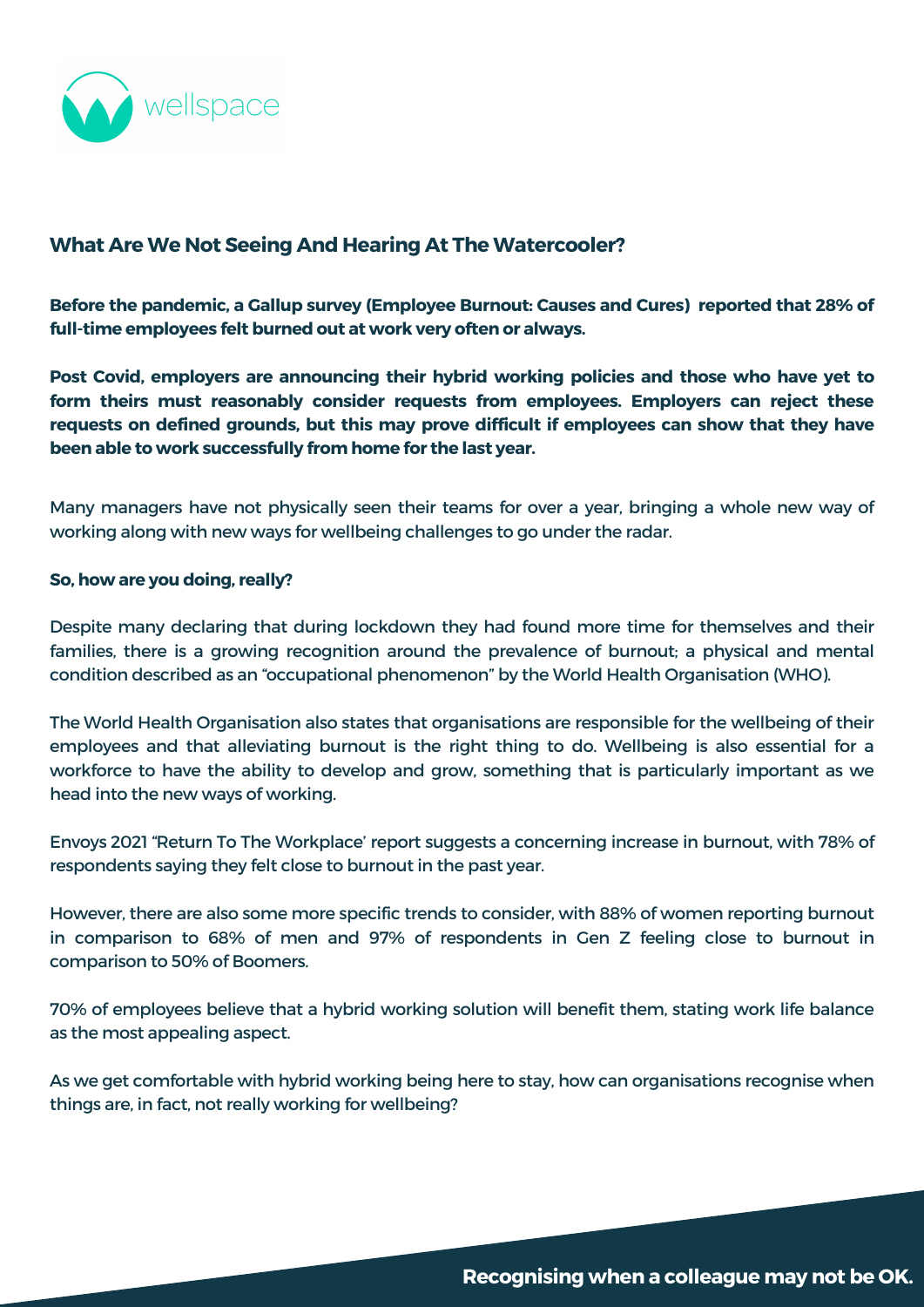## **DONT YOU SEE ME, NOW YOU DON'T**

Perhaps it is because the connection is unstable, they are juggling childcare or they have had a long day, but a colleague who is noticeably absent on screen can be a sign of something more.

However normalised video meetings have become, for many they can cause increased anxiety around

how they look on camera, how they feel they must interact to be heard in a virtual world or how their behaviour could be misinterpreted.

No matter what video platform organisations are using, the fatigue that video conferencing can bring is real and when coupled with a low mood the energy required to simply appear on screen, aside from interacting, can quickly become too much.

### **THE ALWAYS ON COLLEAGUE**

It has never been easier to bounce between meetings and where many initially felt they had gained time in hybrid working, their days are now often starting earlier without the commute, leading to a day full of calls and then a days work still to do after the calls have finished.

Switching off, physically and mentally, has become a real problem for many leading to poor sleep and heightened anxiety as a result.

Those continuing to work in a hybrid format will need support to re-address the balance to ensure both their performance and, more importantly, their wellbeing is maintained.

## **Wellspace |Wellbeing Re-Imagined**



#### **WHEN IT DOESN'T SEEM POSSIBLE**

When team members who have previously been positive, flexible and adaptable start talking in absolutes, instead of possibilities, it's a clear sign of decreased wellbeing.

Thinking and speaking this way, replacing phrases such as "this project is going to be really hard" with "this project is impossible" suggests that solutions thinking and creativity are not available. This shift in mindset could be due to higher levels of cortisol, known as the stress hormone, along reduced positivity hormones such as oxytocin, born out of connection and collaboration.

Without support this state of mind can lead further towards mindsets, such as catastrophising and only seeing the worst outcome, making it further difficult for others to connect and leading the employee further towards feelings of despair in both work and life.